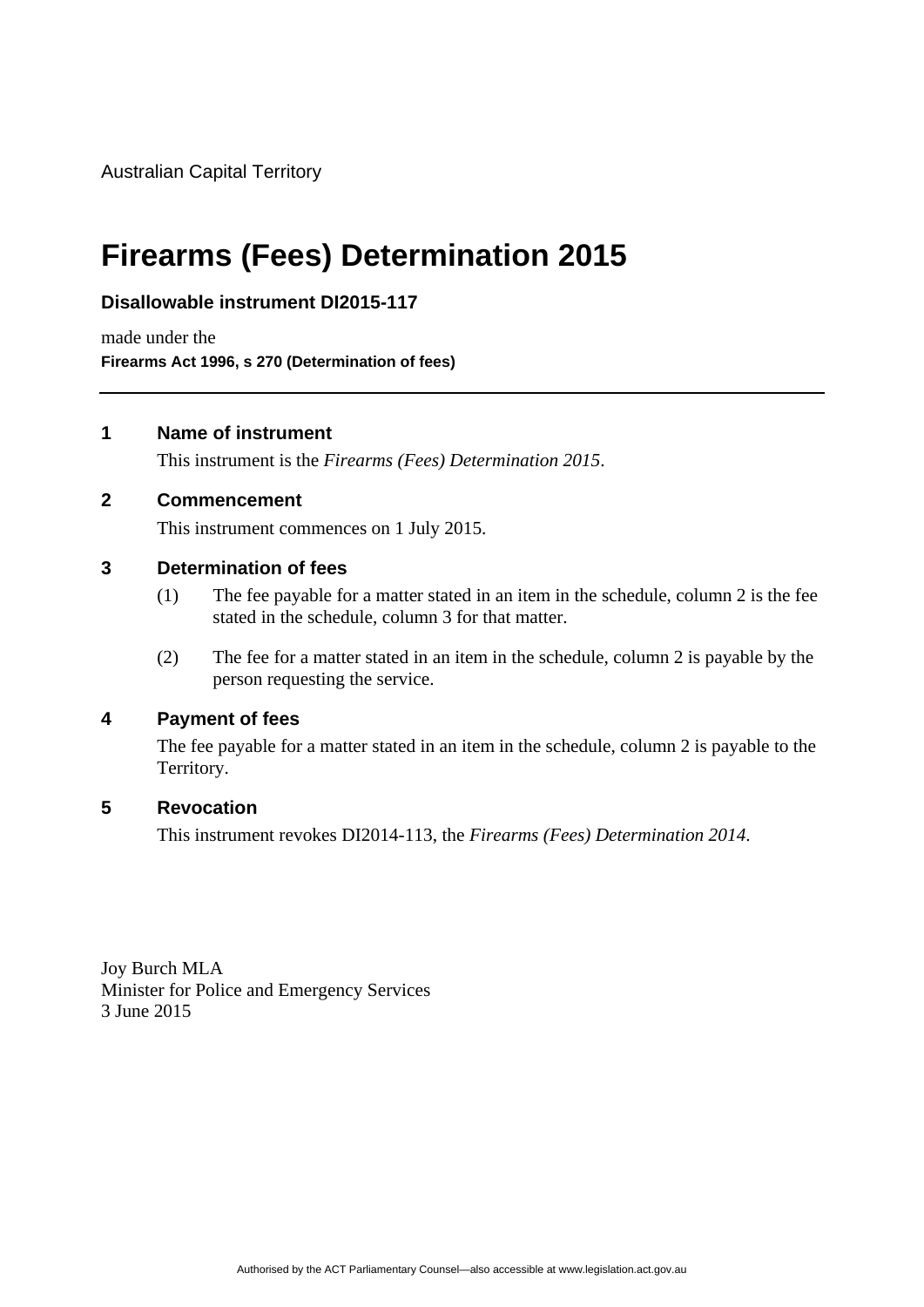## **SCHEDULE** - **FEES AND CHARGES TO BE PAID**

| Column 1 | Column <sub>2</sub>                                                                                                                                                                                                                                        | Column <sub>3</sub>                   |
|----------|------------------------------------------------------------------------------------------------------------------------------------------------------------------------------------------------------------------------------------------------------------|---------------------------------------|
| Item     | Matter in respect of which fee or charge is payable                                                                                                                                                                                                        | Amount Payable                        |
| 402      | For the purpose of section 54 of the Firearms Act 1996 in the case of an adult firearms licence for<br>an application for a Category A, B, C, D or H licence, also including fee category where the<br>applicant relies on a genuine reason of employment. | \$132.00<br>(GST is not applicable)   |
|          | Explanatory Note: Last financial year the fee was \$127.00.                                                                                                                                                                                                |                                       |
| 402.1    | For the purpose of section 54 of the Firearms Act 1996 in the case of an adult firearms licence for<br>an application for a further licence Category A, B, C, D or H licence.                                                                              | \$43.00<br>(GST is not applicable)    |
|          | Explanatory Note: Last financial year the fee was \$42.00.                                                                                                                                                                                                 |                                       |
| 403      | For the purpose of section 54 of the Firearms Act 1996 in the case of an adult firearms licence for<br>an application for a collectors licence.                                                                                                            | \$132.00<br>(GST is not applicable)   |
|          | Explanatory Note: Last financial year the fee was \$127.00.                                                                                                                                                                                                |                                       |
| 404      | For the purpose of section 54 of the Firearms Act 1996 in the case of an adult firearms licence for<br>an application for an heirlooms licence.                                                                                                            | \$43.00<br>(GST is not applicable)    |
|          | Explanatory Note: Last financial year the fee was \$42.00.                                                                                                                                                                                                 |                                       |
| 405      | For the purpose of section 54 of the Firearms Act 1996 in the case of an adult firearms licence for<br>an application for a firearms dealer licence.                                                                                                       | \$1,347.00<br>(GST is not applicable) |
|          | Explanatory Note: Last financial year the fee was \$1,296.00.                                                                                                                                                                                              |                                       |
| 406      | For the purpose of section 54 of the Firearms Act 1996 in the case of an adult firearms licence for<br>an application for a firearms dealer club armourer licence under the Firearms Regulation 2008,<br>section 26.                                       | \$177.00<br>(GST is not applicable)   |
|          | Explanatory Note: Last financial year the fee was \$171.00.                                                                                                                                                                                                |                                       |
| 407      | For the purpose of section 54 of the Firearms Act 1996 in the case of an adult firearms licence for<br>an application for a paintball marker licence.                                                                                                      | \$132.00<br>(GST is not applicable)   |
|          | Explanatory Note: Last financial year the fee was \$127.00.                                                                                                                                                                                                |                                       |
| 408      | For the purpose of section 72 of the Firearms Act 1996 in the case of the issue of a replacement<br>adult firearms licence.                                                                                                                                | \$43.00<br>(GST is not applicable)    |
|          | Explanatory Note: Last financial year the fee was \$42.00.                                                                                                                                                                                                 |                                       |
| 409      | For the purpose of section 85 of the Firearms Act 1996 in the case of a minors firearms licence for<br>an application for a Category A, B or H licence.                                                                                                    | \$43.00<br>(GST is not applicable)    |
|          | Explanatory Note: Last financial year the fee was \$42.00.                                                                                                                                                                                                 |                                       |
| 410      | For the purpose of section 93 of the <i>Firearms Act 1996</i> in the case of the issue of a replacement<br>minors firearms licence.                                                                                                                        | \$43.00<br>(GST is not applicable)    |
|          | Explanatory Note: Last financial year the fee was \$42.00.                                                                                                                                                                                                 |                                       |
| 411      | For the purpose of section 101 of the <i>Firearms Act 1996</i> in the case of a composite entity firearms<br>licence for an application for a Category A, B, C, D or H licence.                                                                            | \$267.00<br>(GST is not applicable)   |
|          | Explanatory Note: Last financial year the fee was \$257.00.                                                                                                                                                                                                |                                       |